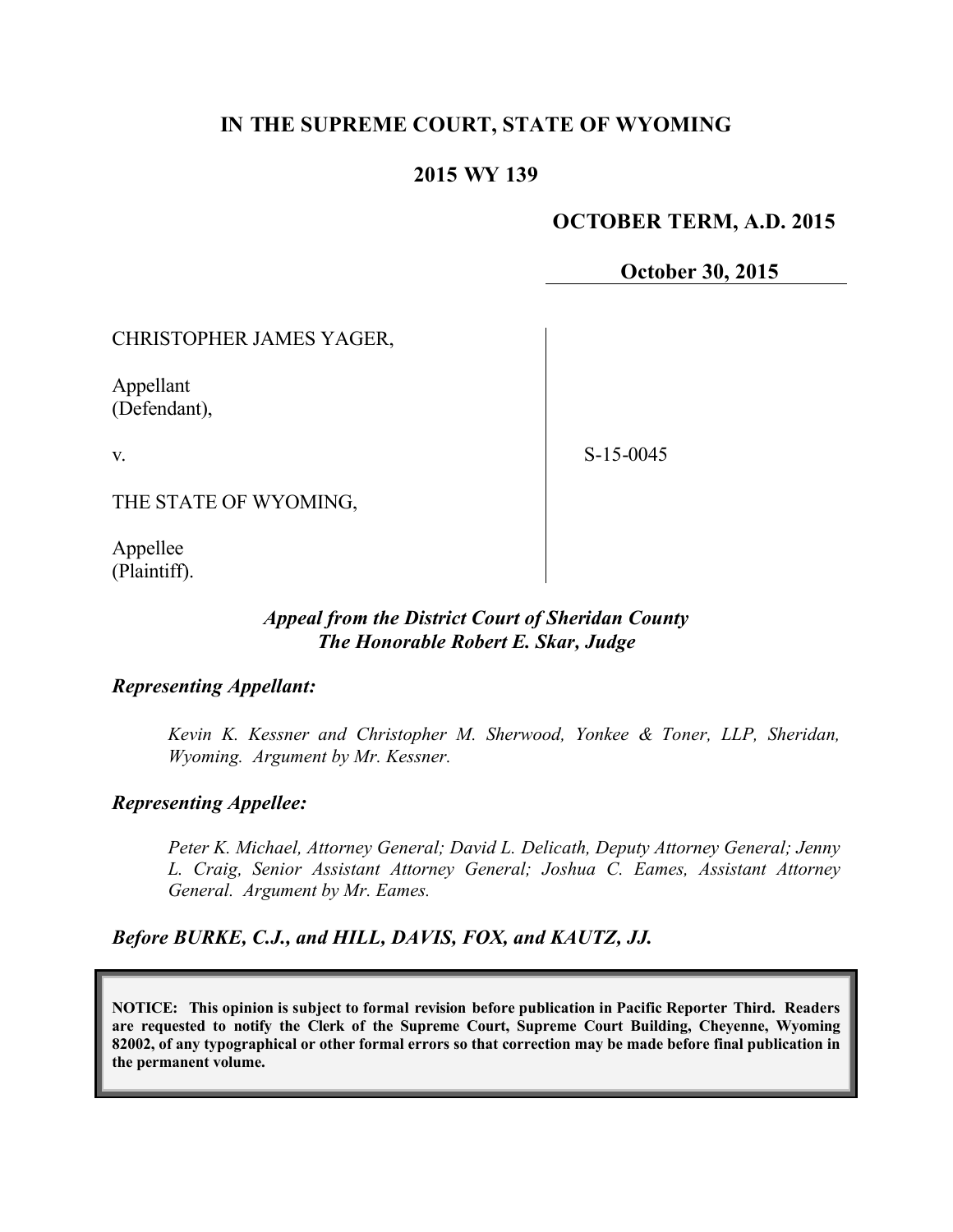### **BURKE, Chief Justice.**

 $\overline{a}$ 

[¶1] Appellant, Christopher Yager, challenges his conviction of third-degree sexual assault. He contends Wyoming's sexual assault statute does not apply to sexual contact between probation officers and probationers. We affirm.

#### *ISSUE*

[¶2] Appellant presents one issue which we have restated:

Is a probation officer an "employee . . . of a state . . . correctional system" under Wyo. Stat. Ann. § 6-2-  $303(a)(vii)?<sup>1</sup>$ 

## *FACTS*

[¶3] Appellant was employed as a probation and parole agent by the Wyoming Department of Corrections, Division of Field Services. In that capacity, Appellant supervised probationers and parolees. In May 2011, Appellant began supervising M.C. as a result of her participation in a drug court treatment program. Appellant's supervision of M.C. ceased after her completion of the treatment program in August 2012. M.C.'s probation was scheduled to expire on April 27, 2013. However, on April 11, M.C. tested positive for methamphetamine, and the State moved to revoke her probation. After a hearing, the district court found she had violated the terms of her probation. As a result, the court revoked M.C.'s probation and re-imposed her original sentence of 18 to 24 months. The court imposed an additional 45-day term in jail and suspended the balance of the sentence in favor of 18 months probation conditional on M.C.'s re-application to and completion of the drug court program.

[¶4] Appellant continued to have contact with M.C. after she completed her initial drug treatment program and the two began a romantic relationship in January 2013. Appellant visited M.C. at her residence to "hang out." In February 2013, Appellant and M.C. began a sexual relationship. At least one of their sexual encounters occurred in Appellant's office. Appellant's sexual relationship with M.C. ended in May 2013. Although Appellant was not M.C.'s supervising agent during the period of their sexual relationship, he was aware that she was under the supervision of another agent employed by the Wyoming Department of Corrections.

<sup>&</sup>lt;sup>1</sup> Appellant was convicted of third-degree sexual assault in violation of Wyo. Stat. Ann.  $\S$  6-2-304. That statute incorporates Wyo. Stat. Ann. § 6-2-303(a)(vii).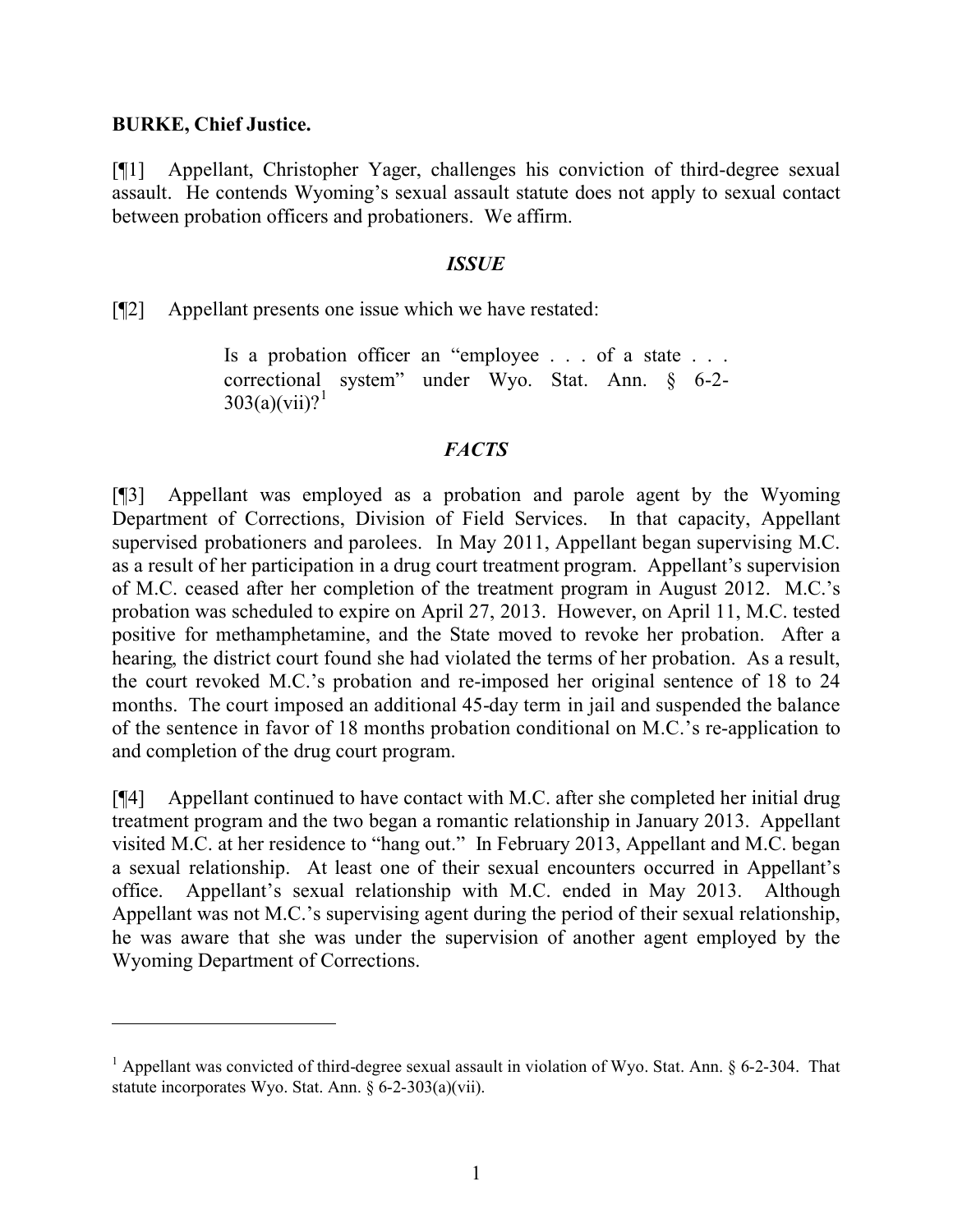[¶5] M.C. reported her relationship with Appellant to her probation officer. That report ultimately resulted in the State charging Appellant with second-degree sexual assault pursuant to Wyo. Stat. Ann. § 6-2-303(a)(vii) (LexisNexis 2011).<sup>2</sup> That statute provided as follows:

## **§ 6-2-303. Sexual assault in the second degree.**

(a) Any actor who inflicts sexual intrusion on a victim commits sexual assault in the second degree if, under circumstances not constituting sexual assault in the first degree:

. . .

(vii) The actor is an employee, independent contractor or volunteer of a state, county, city or town, or privately operated adult or juvenile correctional system, including but not limited to jails, penal institutions, detention centers, juvenile residential or rehabilitative facilities, adult community correctional facilities, secure treatment facilities or work release facilities, and the victim is known or should be known by the actor to be a resident of such facility or under supervision of the correctional system[.]

Appellant moved to dismiss the charge under W.R.Cr.P. 12(b)(2), asserting that the statute does not apply to probation officers or probationers. Following a hearing, the district court denied the motion.

[¶6] In accordance with a plea agreement, Appellant entered a conditional guilty plea to an amended charge of third-degree sexual assault under Wyo. Stat. Ann.  $\S 6$ -2-304<sup>3</sup>,

#### **§ 6-2-304. Sexual assault in the third degree.**

. . .

<sup>&</sup>lt;sup>2</sup> Wyo. Stat. Ann. § 6-2-303 was amended to eliminate the term "work release facilities" following repeal of the work release program in 2014. *See* 2014 Wyo. Sess. Laws ch. 117, § 2.

 $3$  Wyo. Stat. Ann. § 6-2-304 provides as follows:

<sup>(</sup>a) An actor commits sexual assault in the third degree if, under circumstances not constituting sexual assault in the first or second degree: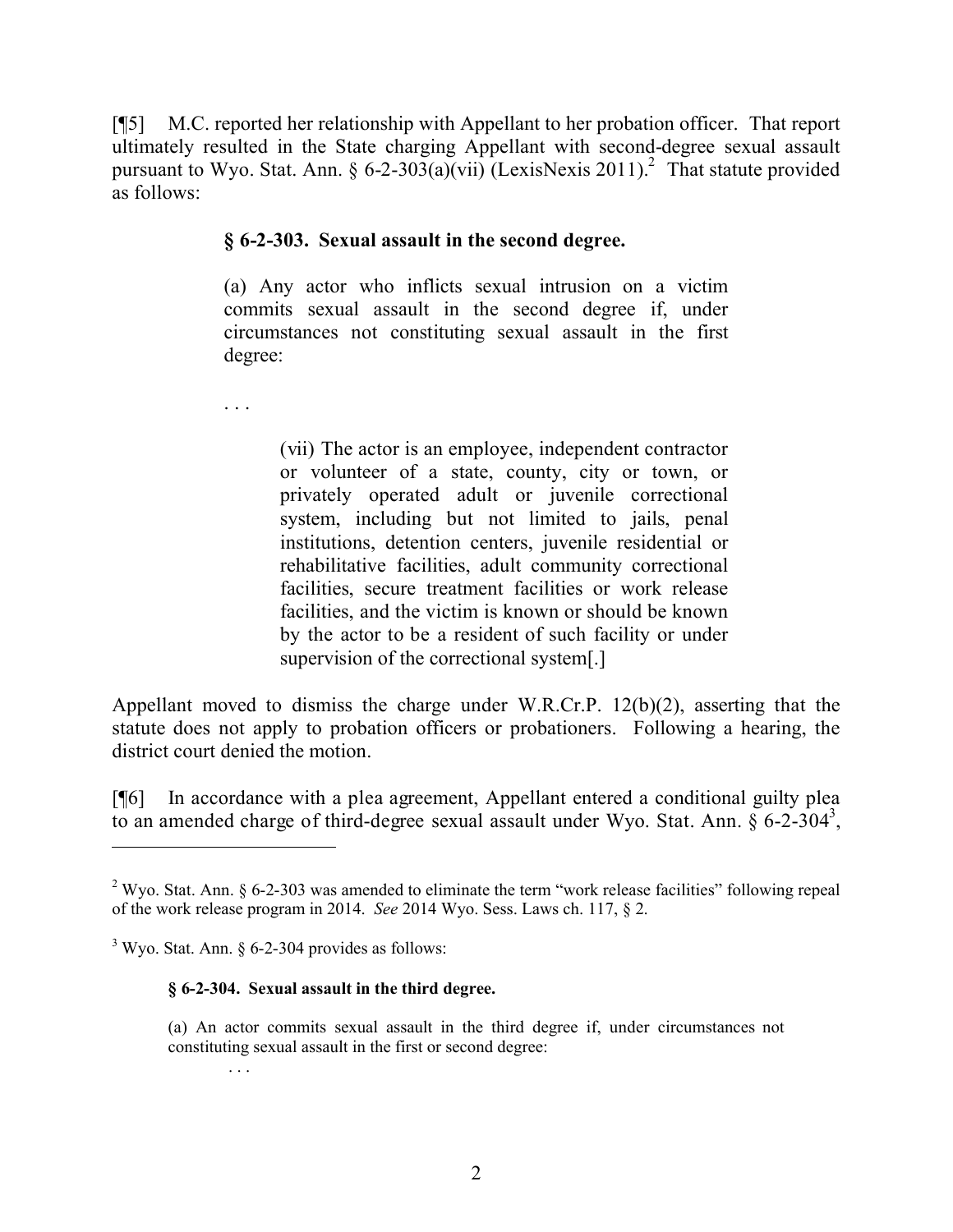which requires "sexual contact" under any of the circumstances set forth in Wyo. Stat. Ann. § 6-2-303. He reserved the right to appeal the denial of his motion to dismiss. Appellant was sentenced to 18 to 36 months in prison, suspended in favor of two years of probation. This appeal followed.

## *STANDARD OF REVIEW*

[¶7] In this case, we must determine whether Appellant is an "employee . . . of a state . . . correctional system" under Wyo. Stat. Ann. § 6-2-303. Resolution of this issue involves a question of statutory interpretation. We review questions of statutory interpretation *de novo*. *Spreeman v. State*, 2012 WY 88, ¶ 6, 278 P.3d 1159, 1161 (Wyo. 2012).

## *DISCUSSION*

[¶8] In his only issue, Appellant contends the district court erred in denying his motion to dismiss because Wyo. Stat. Ann.  $\S$  6-2-303(a)(vii) does not apply to his conduct. Appellant claims that he was not an "employee . . . of a state . . . correctional system" within the meaning of the statute. Appellant concedes that he was an employee of the Department of Corrections. He claims, however, that he was not an employee of a "correctional system" under the unambiguous meaning of that term. Relying on the principles of *ejusdem generis* and *noscitur a sociis*, he contends the term "correctional system" should be interpreted in light of the facilities listed in the statute. He notes that each of the listed facilities involves confinement of the person under supervision of the correctional system, whereas probation does not.

[¶9] Appellant further claims that interpreting "correctional system" to encompass probation is contrary to the intent of the legislature. He also addresses the final element in the statute, which requires that "the victim is known or should be known by the actor to be a resident of such facility or under supervision of the correctional system." He asserts that "under supervision of the correctional system" does not mean supervision of probationers. Appellant acknowledges that the statute's reference to work release facilities and community correctional facilities includes persons who are not physically confined, but he asserts that these examples are different from probation because probationers are not in "official detention" under Wyo. Stat. Ann. § 6-5-201(a)(ii). In sum, he claims that Wyo. Stat. Ann.  $\S$  6-2-303(a)(vii) was intended to protect inmates,

 $\overline{a}$ 

<sup>(</sup>iii) The actor subjects a victim to sexual contact under any of the circumstances of W.S.  $6-2-302(a)(i)$  through (iv) or  $6-2-303(a)(i)$  through (vii) without inflicting sexual intrusion on the victim and without causing serious bodily injury to the victim.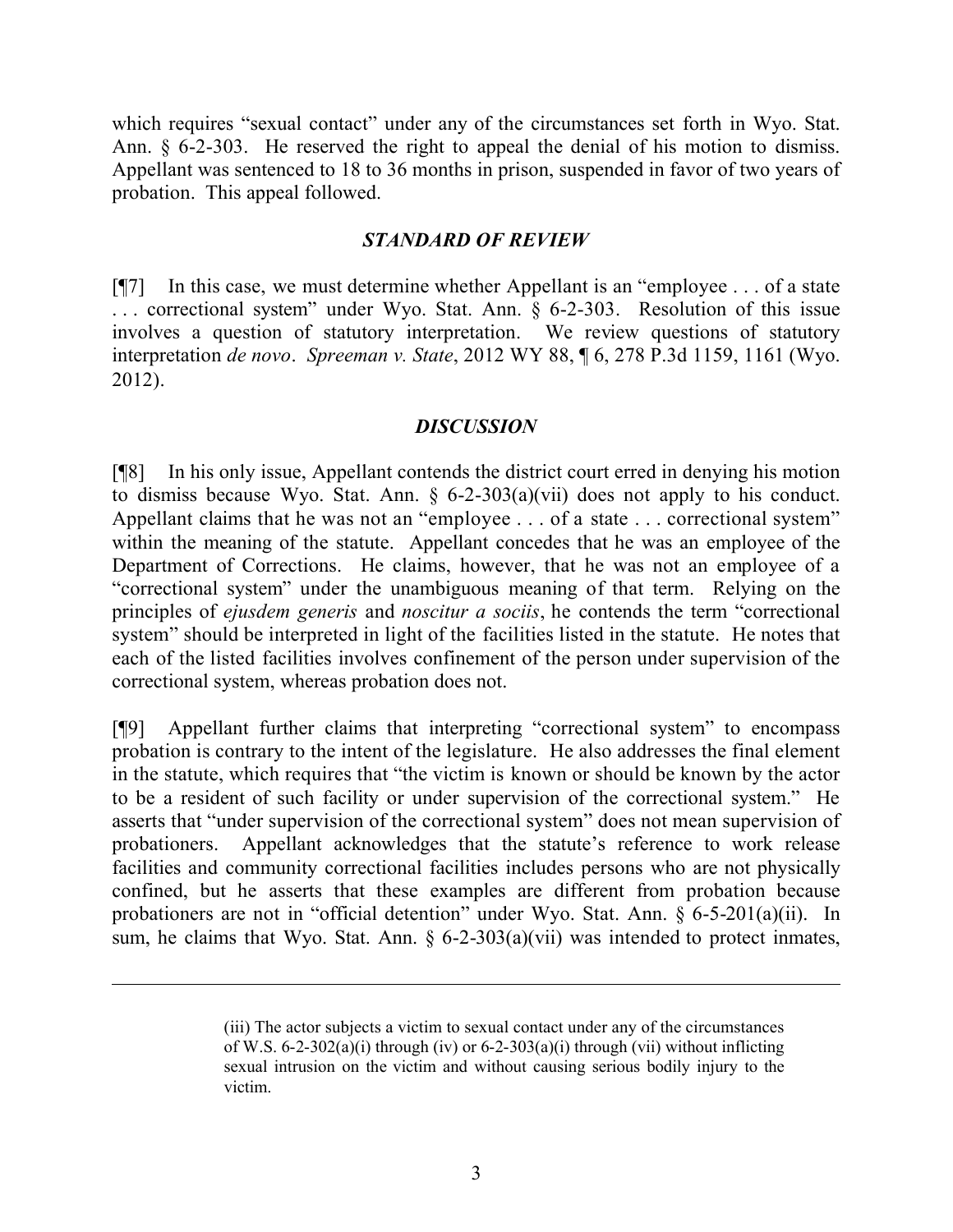residents, or certain other supervisees, but not probationers.

[¶10] In response, the State contends that Wyoming law forbids a probation officer from having sexual relations with a probationer. The State contends Wyo. Stat. Ann. § 6-2-303(a)(vii) is unambiguous and that the ordinary meaning of "correctional system" includes probation officers and probationers. The State further claims that, had the legislature intended to limit the meaning of the term "correctional system" to facilities that detain inmates, it could have used the phrase "correctional facility," as it has in other statutes. The State also contends that the principle of *ejusdem generis* is not applicable because the statute expressly states that employees of a state correctional system are "not limited to" employees of the enumerated facilities. The State asserts that the rule of *noscitur a sociis* also does not apply because the statute is not ambiguous. With respect to the last phrase of the statute, the State claims that by defining victims to include persons "under supervision of the correctional system" the legislature clearly intended to include probation agents and probationers.

[¶11] In determining whether Appellant is an employee of a state correctional system, we apply our usual rules of statutory interpretation: "Our paramount consideration is the legislature's intent as reflected in the plain and ordinary meaning of the words used in the statute. Initially, we determine whether the statute is clear or ambiguous." *Spreeman*, ¶ 10, 278 P.3d at 1162.

> A statute is unambiguous if its wording is such that reasonable persons are able to agree as to its meaning with consistency and predictability. Unless another meaning is clearly intended, words and phrases shall be taken in their ordinary and usual sense. Conversely, a statute is ambiguous only if it is found to be vague or uncertain and subject to varying interpretations. In determining whether a statute is ambiguous we begin by making an inquiry respecting the ordinary and obvious meaning of the words employed according to their arrangement and connection. We construe the statute as a whole, giving effect to every word, clause, and sentence, and we construe all parts of the statute *in pari materia*. When a statute is sufficiently clear and unambiguous, we give effect to the plain and ordinary meaning of the words and do not resort to the rules of statutory construction.

*Jones v. State*, 2011 WY 115, ¶ 11, 256 P.3d 536, 541 (Wyo. 2011). As noted above, both parties assert that the statute is unambiguous.

[¶12] We must determine what the legislature intended by the phrase "employee . . . of a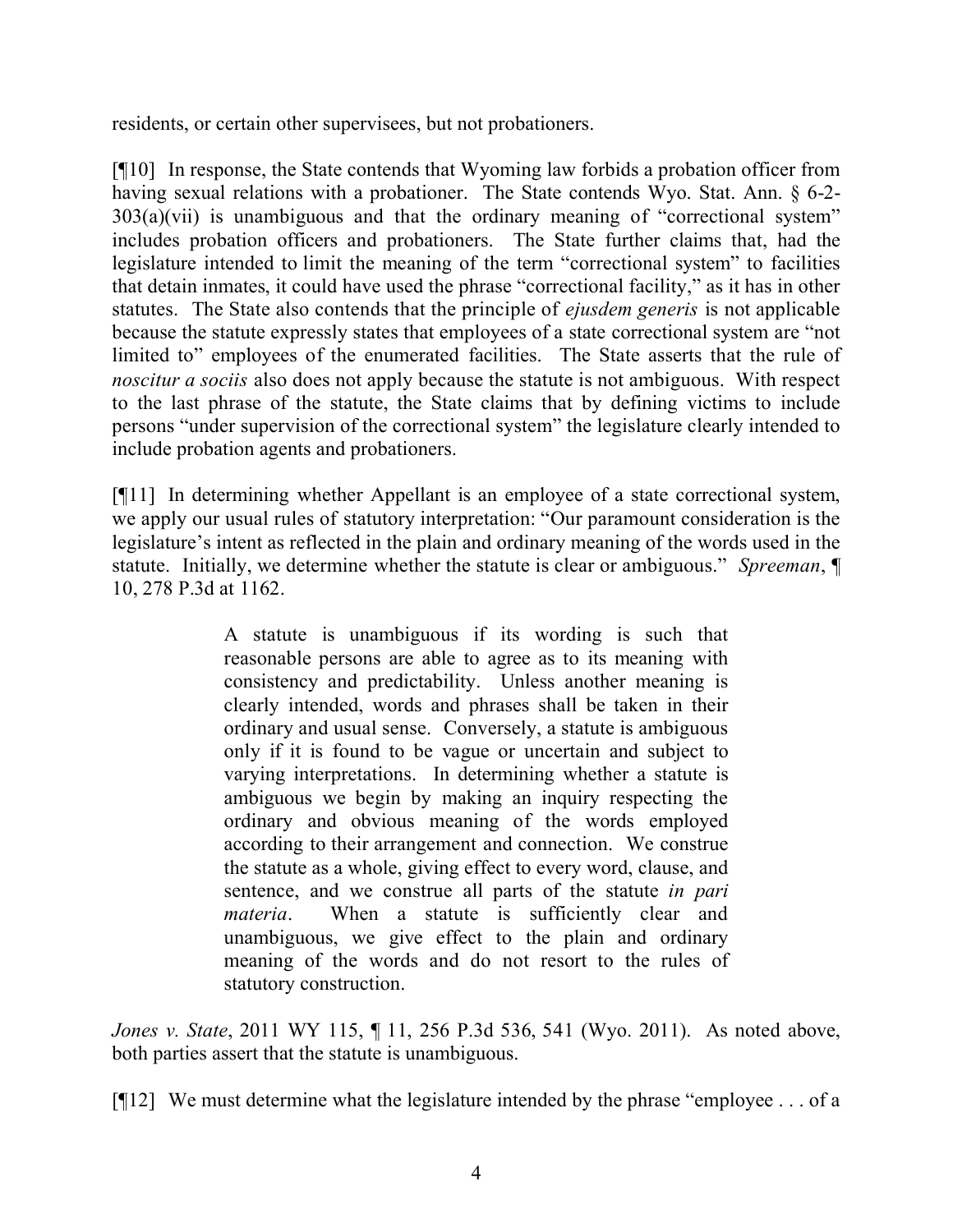state . . . correctional system." It is undisputed that Appellant is an "employee" of the "state." The controversy in the present case is limited to the meaning of "correctional system." Although "correctional system" is not defined in Wyo. Stat. Ann. § 6-2-303, the common definition of "correctional system" is "A network of governmental agencies that administer a jurisdiction's prisons and parole system." Black's Law Dictionary 420 (10th ed. 2014). We also note that the term "corrections" is commonly defined as "The punishment and treatment of a criminal offender through a program of imprisonment, parole, and probation." *Id.* 

[¶13] In Wyoming, the entity primarily responsible for administering Wyoming's correctional system is the Department of Corrections. Wyoming's prisons are assigned to the Department of Corrections. Wyo. Stat. Ann. § 9-2-2012(c). The departments of probation and parole have also been assigned to the Department of Corrections. *Id.* Other programs including community correction programs are within the ambit of the Department of Corrections. *Id.* All of those programs and institutions involve supervision of individuals who have been convicted of a crime. *Id.* All of those entities are part of Wyoming's correctional system.

[¶14] As indicated above, it is undisputed that Appellant was employed by the state as a probation officer. A probation officer is "an employee of the department of corrections, division of field services, who supervises a parolee or probationer." Wyo. Stat. Ann. § 7- 13-401(xiv). The Department of Corrections has "general supervisory authority over state parolees and, subject to the order of the sentencing court, over probationers for whom the sentencing court requests supervision under W.S. 7-13-410(b)." Wyo. Stat. Ann. § 25-1-104(c); *see also* Wyo. Stat. Ann. § 7-13-405(a). Accordingly, in light of the common definitions of the terms "correctional system" and "corrections," as well as the statutes providing that probation officers are employees of the Department of Corrections, we conclude that a probation officer is an "employee . . . of a state . . . correctional system."

[ $[15]$  Our interpretation of Wyo. Stat. Ann. § 6-2-303 is supported by a reading of the entire statute. As noted above, we must construe the statute as a whole, giving effect to every word, clause, and sentence. *Jones*, ¶ 11, 256 P.3d at 541. After enumerating the facilities included in the correctional system, the statute states that a victim may be "a resident of such facility *or under supervision of the correctional system*." Wyo. Stat. Ann. § 6-2-303(a)(vii) (emphasis added). Consequently, the statute indicates that a "correctional system" encompasses supervision of convicted offenders who are not confined in any detention or treatment facility. If the term "correctional system" includes only detention and treatment facilities, as Appellant contends, then there is no reason for the statute to extend to persons who are "under supervision of the correctional system."

[¶16] Appellant asserts that inclusion of the phrase "or under supervision of the correctional system" is necessary in order to extend the statute's application to victims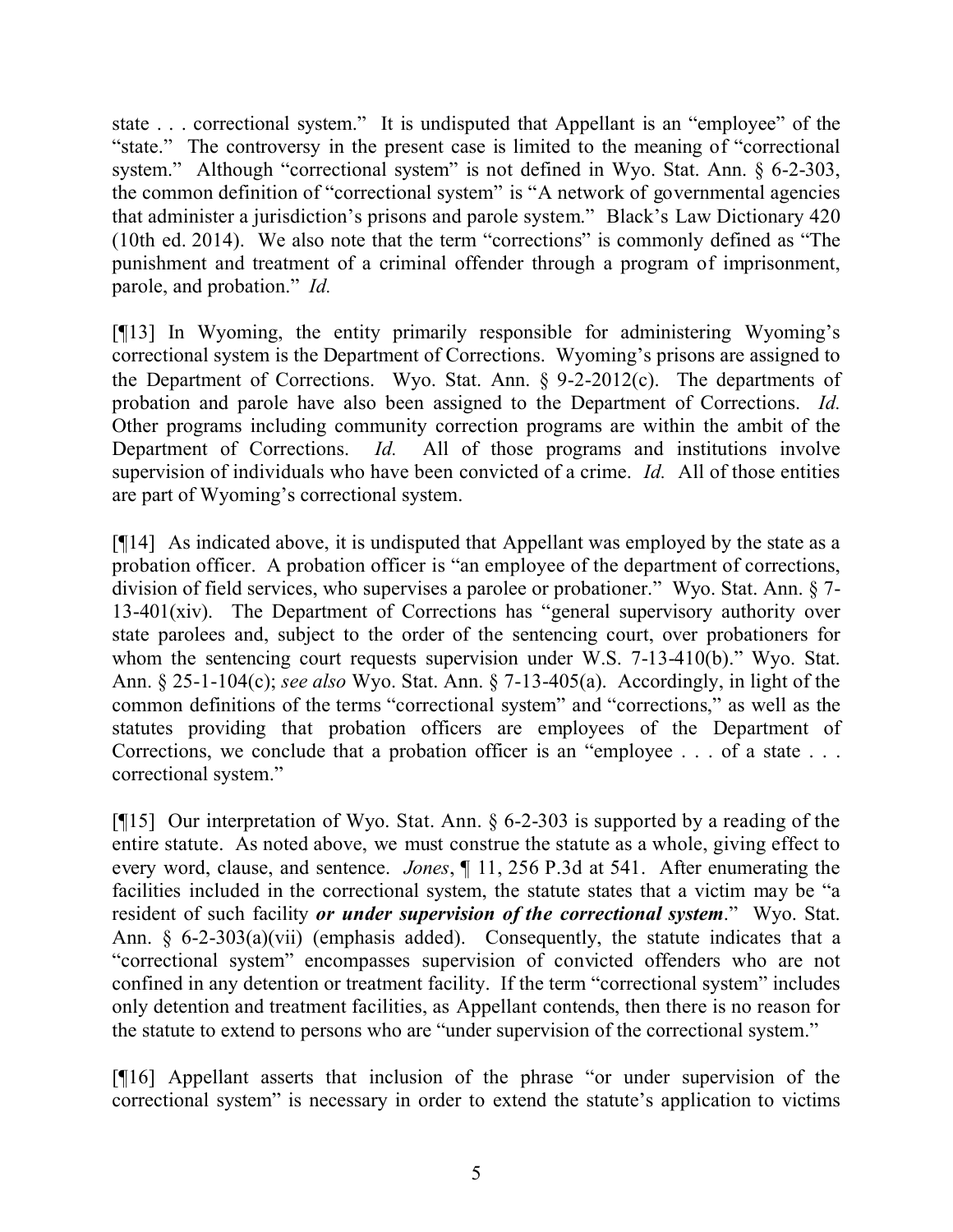housed in community corrections or work release facilities because, according to Appellant, residents of such facilities are "not necessarily considered inmates or residents" of correctional facilities. We are not persuaded by Appellant's argument. The plain language of the statute provides no such limitation. The statute provides protection to victims who are "under supervision of the correctional system."

[¶17] Appellant urges us to adopt an interpretation of Wyo. Stat. Ann. § 6-2-303 that would limit its application to persons in "official detention." In support of that position, he relies upon Wyo. Stat. Ann. § 6-5-201(a)(ii).<sup>4</sup> That statute, which applies to Article 2 of the chapter proscribing "Offenses Against Public Administration," specifically excludes persons on probation from the definition of "official detention." His reliance is misplaced. Wyo. Stat. Ann.  $\S$  6-2-303 provides no indication that it applies only to victims who are in "official detention." Additionally, Wyo. Stat. Ann. § 6-5-201 clearly indicates that if the legislature had intended to exclude persons on probation, it knew how to do so. No such exclusion exists in Wyo. Stat. Ann. § 6-2-303(a)(vii).

[¶18] Further, Appellant claims that if the legislature had intended to extend the statute's application to persons on probation and parole, it would have specifically included victims on probation or parole. Appellant notes that similar statutes in some jurisdictions expressly apply to victims on probation or parole.<sup>5</sup> Appellant also notes that

<sup>4</sup> Wyo. Stat. Ann. § 6-5-201(a)(ii) provides as follows:

#### **§ 6-5-201. Definitions.**

(a) As used in this article:

. . .

(ii) "Official detention" means arrest, detention in a facility for custody of persons under charge or conviction of crime or alleged or found to be delinquent, detention for extradition or deportation, or detention in any manner and in any place for law enforcement purposes. "Official detention" does not include supervision on probation or parole or constraint incidental to release on bail[.]

<sup>5</sup> For example, Mont. Code Ann. § 45-5-502(5)(a) provides that consent to sexual contact "is ineffective . . . if the victim is: (i) incarcerated in an adult or juvenile correctional, detention, or treatment facility or is on probation or parole and the perpetrator is an employee, contractor, or volunteer of the supervising authority and has supervisory or disciplinary authority over the victim." Similarly, under Wis. Stat. Ann. § 940.225(2)(i), it is a crime to have "sexual contact or sexual intercourse with an individual who is on probation, parole, or extended supervision if the actor is a probation, parole, or extended supervision agent who supervises the individual, either directly or through a subordinate . . . ."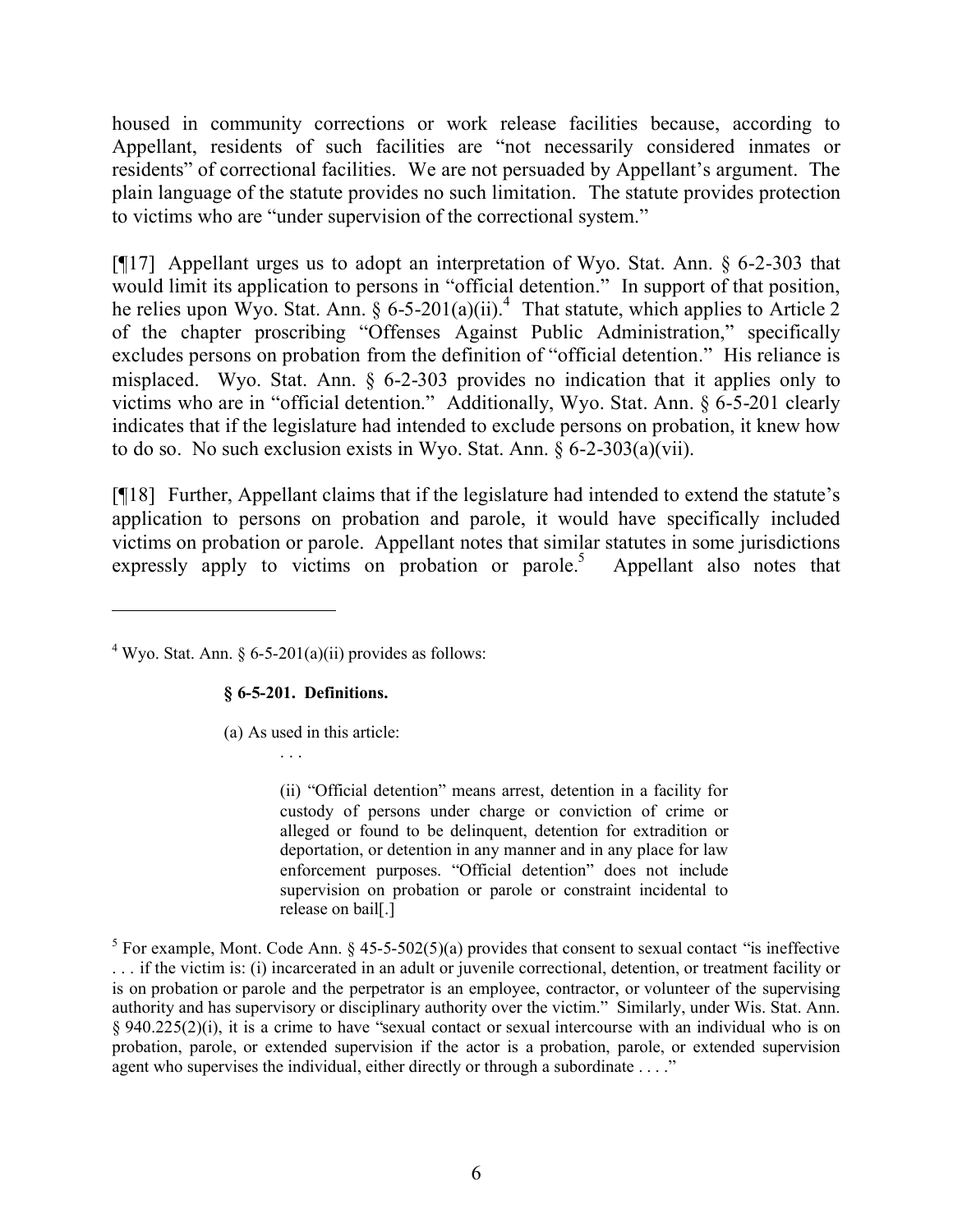"Alternatively, some states have expressly required the victim be incarcerated in a facility."<sup>6</sup> The statutes identified by Appellant establish a varied legislative approach to the conduct at issue. Some state legislatures have opted to restrict the reach of their statutes to persons housed in correctional facilities. Others have not. Whether such conduct should be criminalized is a decision for the legislature. We must interpret the language our legislature has chosen.

[¶19] In an effort to support his claim that Wyo. Stat. Ann. § 6-2-303 applies only to employees of correctional facilities, Appellant invokes the doctrine of *ejusdem generis*. That rule holds that "general words, following an enumeration of words with specific meanings, should be construed to apply to the same general kind or class as those specifically listed." *RME Petroleum Co. v. Wyo. Dep't of Revenue,* 2007 WY 16, ¶ 46, 150 P.3d 673, 689-90 (Wyo. 2007). The rule is stated similarly in Black's Law Dictionary 631 (emphasis in original):

> A canon of construction holding that when a general word or phrase follows a list of specifics, the general word or phrase will be interpreted to include only items of the same class as those listed. • For example, in the phrase *horses, cattle, sheep, pigs, goats, or any other farm animals*, the general language *or any other farm animals* — despite its seeming breadth would probably be held to include only four-legged, hoofed mammals typically found on farms, and thus would exclude chickens.

According to Appellant, because each of the examples listed in the statute refers to a detention or treatment facility, we must interpret "correctional system" to mean only those employees who work in correctional facilities. We do not agree.

[¶20] The statute at issue in the present case does not set forth "general words, following an enumeration of words with specific meanings," as did the rule at issue in *RME* 

 $6$  Appellant cites 18 Pa. Cons. Stat. Ann.  $8$  3124.2, which provides that

<sup>. . .</sup> a person who is an employee or agent of the Department of Corrections or a county correctional authority, youth development center, youth forestry camp, State or county juvenile detention facility, other licensed residential facility serving children and youth, or mental health or mental retardation facility or institution commits a felony of the third degree when that person engages in sexual intercourse, deviate sexual intercourse or indecent contact with an inmate, detainee, patient or resident.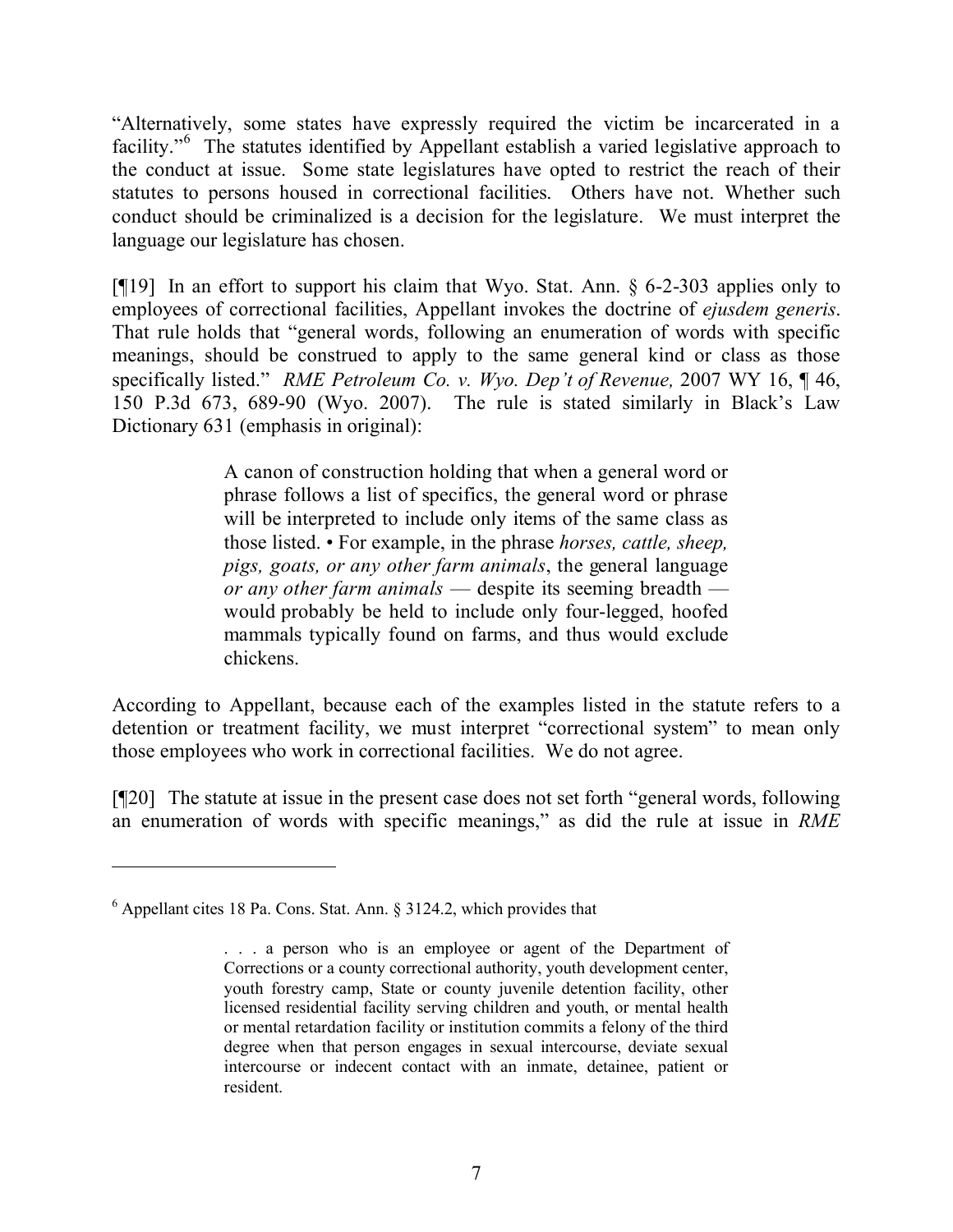*Petroleum*. The issue in that case was whether royalties and production taxes were "direct costs of producing" oil and gas under Department of Revenue rules. The pertinent rule provided as follows:

> "Direct costs of producing" includes labor for field and production personnel whose primary responsibility is extraction of crude oil, lease condensate, natural gas and other mineral products removed from the production stream before processing; materials and supplies used for and during the production process; depreciation expense for field equipment used to take the production stream from the wellhead to the point of valuation; fuel, power and other utilities used for production and maintenance; gathering and transportation expenses from the wellhead to the point of valuation; ad valorem taxes on production and transportation equipment; intangible drilling costs, including dry hole expense; *and other direct costs*  incurred prior to the point of valuation that are specifically attributable to producing mineral products.

*RME Petroleum*, ¶ 20, 150 P.3d at 682 (emphasis added) (quoting Department of Revenue Rules, ch. 6, § 4b(w)). We applied the doctrine of *ejusdem generis* to conclude that royalties and production taxes did not constitute "other direct costs":

> To determine whether royalties and production taxes can be considered "other direct costs" contemplated by Rule § 4b, we apply the doctrine of *ejusdem generis*. "Such general words, following an enumeration of words with specific meanings, should be construed to apply to the same general kind or class as those specifically listed." *Powder River Coal* [*v. State Bd. of Equalization*, 2002 WY 5], ¶ 19, 38 P.3d [423,] 429 [(Wyo. 2002)]. Applying this principle to Rule  $\delta$ 4b, one easily concludes that the detailed list of costs are not in the same class or of the same nature as royalties or production taxes.

*RME Petroleum*, ¶ 46, 150 P.3d at 689-90. Unlike the rule at issue in *RME Petroleum*, the statute in the present case specifically provides that employees of a state correctional system are "not limited to" employees of the enumerated facilities. Inclusion of this phrase suggests that the meaning of "correctional system" should not be limited by reference to the examples listed in the statute. Moreover, Wyo. Stat. Ann. § 6-2-303 does not contain "general words" in the manner of "and other *x*," and such words do not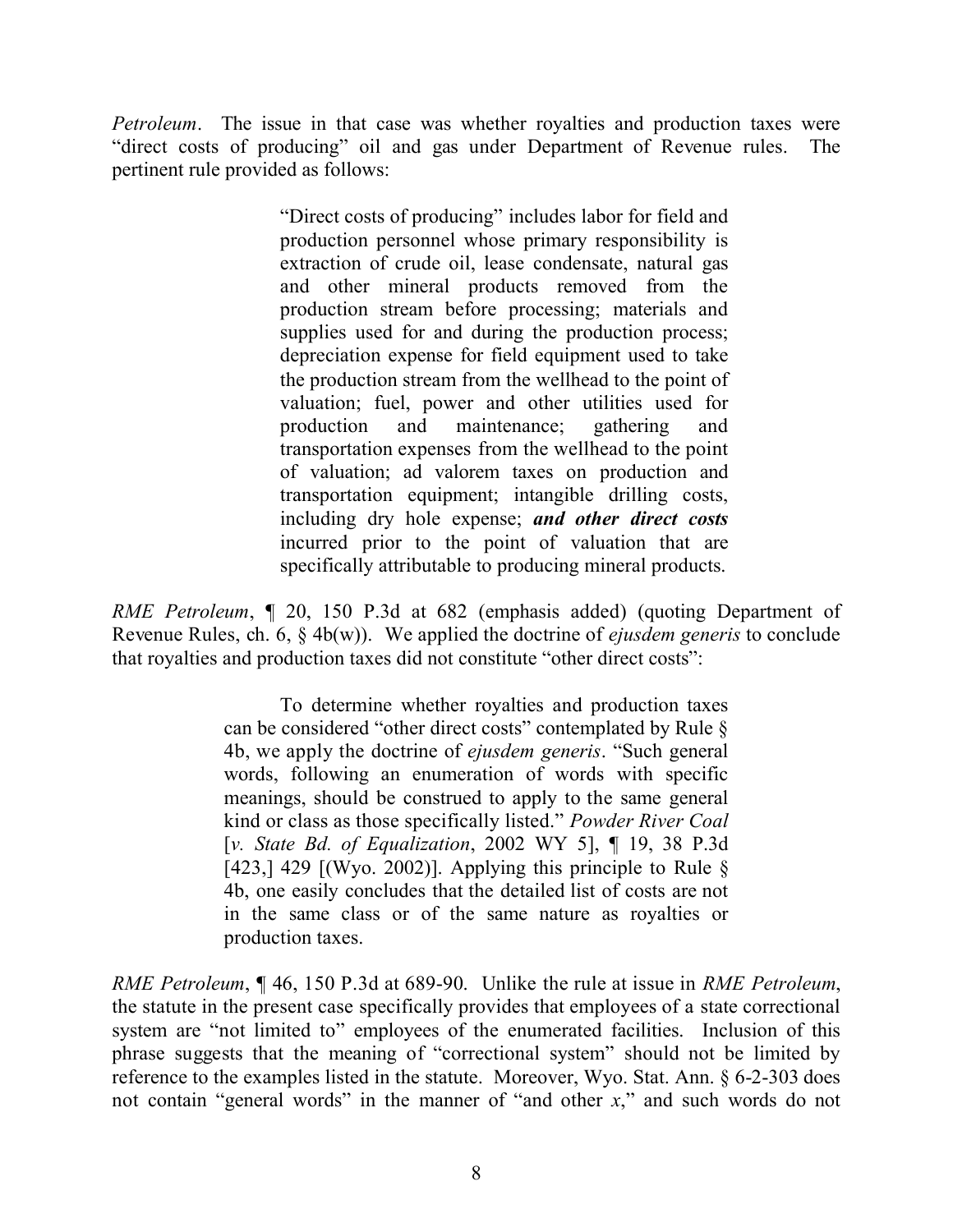follow a list of specific examples.

[¶21] We note that other jurisdictions have also determined that application of *ejusdem generis* is not appropriate every time a list of specific examples is accompanied by a general term. Courts in these jurisdictions have held, first, that the rule of *ejusdem generis* applies only to general words *following* an enumeration of specific examples, and second, that the phrase "including, but not limited to" is inconsistent with the application of the rule. In *United States v. West*, 671 F.3d 1195, 1201 (10th Cir. 2012), the court rejected application of the rule to a federal statute defining a "playground" as "an outdoor public facility 'containing three or more separate apparatus intended for the recreation of children including, but not limited to, sliding boards, swingsets, and teeterboards.' 21 U.S.C. § 860(e)(1)." The court noted that the Ninth Circuit Court of Appeals, in *United States v. Migi*, 329 F.3d 1085 (9th Cir. 2003), had rejected application of the rule to the same statute based, in part, on inclusion of the phrase "including, but not limited to":

> The principle of *ejusdem generis* does not apply here because the statute's plain meaning is apparent. An application of *ejusdem generis* would narrow Congress's definition of "children" from people "under 18 years of age" to those young enough to be able to play on swingsets, slides, and teeter-boards. In addition, we need not apply *ejusdem generis* because Congress modified its list of examples with the phrase "including, but not limited to." That phrase "mitigates the sometimes unfortunate results of rigid application of the *ejusdem generis* rule."

*West*, 671 F.3d at 1199 (quoting *Migi*, 329 F.3d at 1088-89) (footnote omitted). The Tenth Circuit reached the same conclusion and also noted that courts have historically employed the principle of *ejusdem generis* to limit general terms *following* specific terms:

> As an interpretative aid, the principle of *ejusdem generis*, properly applied, is a canon of construction that "[o]rdinarily . . . limits general terms which follow specific ones to matters similar to those specified." *Gooch v. United States*, 297 U.S. 124, 128, 56 S.Ct. 395, 80 L.Ed. 522 (1936). But we resort to the principle "not to obscure and defeat the intent and purpose of Congress, but to elucidate its words and effectuate its intent." [*United States v.*] *Alpers*, 338 U.S. [680,] 682[, 70 S.Ct. 352, 94 L.Ed. 457 (1950)]. "[W]e do not woodenly apply limiting principles every time Congress includes a specific example along with a general phrase." *Ali v. Fed. Bureau of Prisons*, 552 U.S. 214, 227, 128 S.Ct. 831, 169 L.Ed.2d 680 (2008).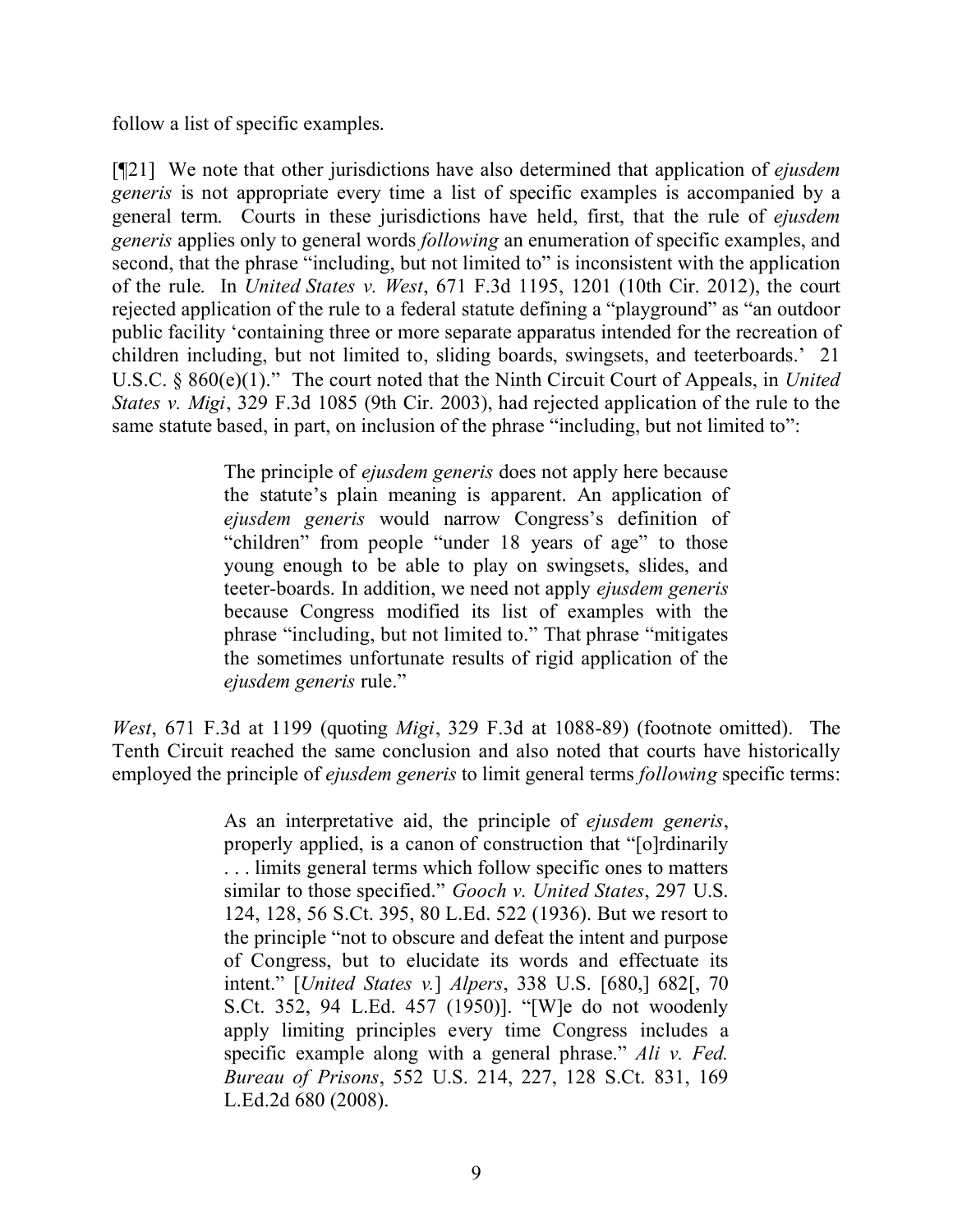[C]ourts have historically employed the principle of *ejusdem generis* to *limit general terms following specific terms*. *See* Black's Law Dictionary 556 (8th ed. 2004). In § 860(e)(1), however, Congress did not employ specific terms followed by general terms in providing examples of "apparatus." Rather Congress described "apparatus" as "*including, but not limited to*, sliding boards, swingsets, and teeterboards." 21 U.S.C. §  $860(e)(1)$  (emphasis added). In the analogous context of interpreting a contract that contained the phrase "including, but not limited to," then Judge Alito told us that "[t]he rule of *ejusdem generis* applies only if the provision in question does not express a contrary intent. Thus, since the phrase 'including, but not limited to' plainly expresses a contrary intent, the doctrine of *ejusdem generis* is inapplicable." *Cooper Distrib. Co. v. Amana Refrig., Inc.*, 63 F.3d 262, [280] (3d Cir. 1995) (Alito, J.). Notably, this is exactly what the Ninth Circuit told us in *Migi*, wherein the court refused to apply *ejusdem generis* "because Congress modified its list of examples [in  $\S$  860(e)(1)] with the phrase 'including, but not limited to.'" *Migi*, 329 F.3d at 1089; *see also Cintech Indus. Coatings, Inc. v. Bennett Indus., Inc.*, 85 F.3d 1198, 1202-03 (6th Cir. 1996) (following *Cooper Distrib*.).

. . .

*West*, 671 F.3d at 1200-01 (footnotes omitted; emphasis in original). *See also NISH v. Rumsfeld*, 348 F.3d 1263, 1268 (10th Cir. 2003) ("Because *ejusdem generis* is only to be applied to determine the scope of a general word that *follows* a specific term, that canon has no relevance here.") (emphasis in original).

[¶22] Similarly, in *Lyman v. Town of Bow Mar*, 188 Colo. 216, 221, 533 P.2d 1129, 1132 (1975), the Colorado Supreme Court rejected application of *ejusdem generis* to a statute defining a "public utility" as "one or more persons or corporations that provide electric or communication service to the public by means of electric or communication facilities and shall include any city, county, special district, or public corporation that provides electric or communication service to the public by means of electric or communication facilities." The court concluded that

> [A]s we said in *Martinez* [*v. People*, 111 Colo. 52, 137 P.2d 690 (1943)], the *ejusdem generis* rule is used to construe general words in a statute "as applicable only to persons or things of the same general nature or class as those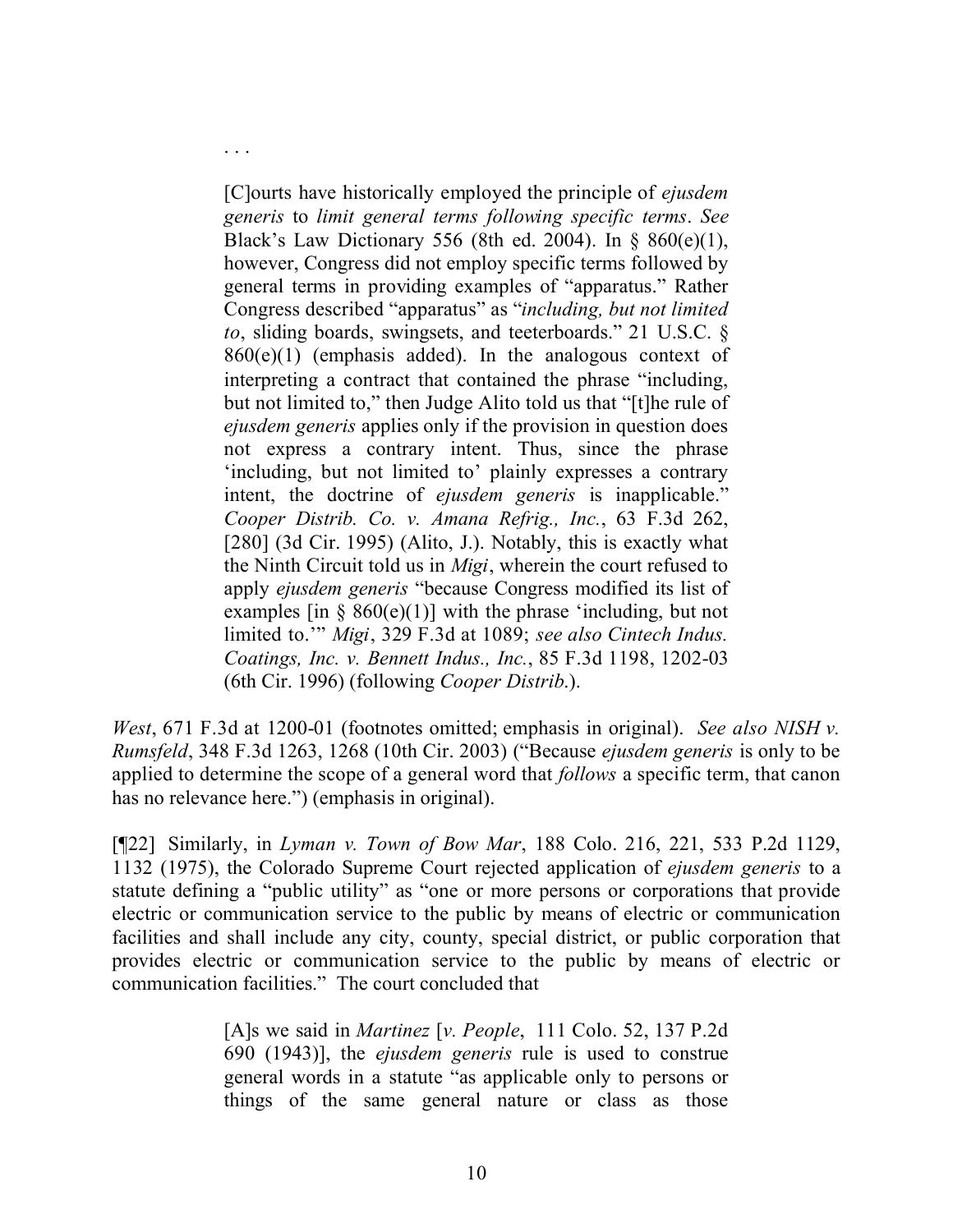enumerated" when "general words *follow* the enumeration of particular classes of persons or things." 111 Colo. at 57-58, 137 P.2d at 692-93 [emphasis added]. In the statute in question here, the general words "public utility" *precede* the specific enumeration of examples. Further, the word "include" is ordinarily used as a word of extension or enlargement, and we find that it was so used in this definition. To hold otherwise here would transmogrify the word "include" into the word "mean." *See Helvering v. Morgan's, Inc.*, 293 U.S. 121, 55 S.Ct. 60, 79 L.Ed. 232 (1934); *American Surety Co. of New York v. Marotta*, 287 U.S. 513, 53 S.Ct. 260, 77 L.Ed. 466 (1933).

*Lyman*, 533 P.2d at 1133 (emphasis in original). Consistent with the reasoning of these cases, we conclude that the rule of *ejusdem generis* does not provide an appropriate foundation for our interpretation of Wyo. Stat. Ann. § 6-2-303.

[¶23] For the same reasons, we are also not persuaded that the doctrine of *noscitur a sociis* should guide our interpretation of the statute. Similar to *ejusdem generis*, *noscitur a sociis* counsels "that general and specific words are associated with and take color from each other, restricting general words to a sense analogous to the less general." *Sponsel v. Park County*, 2006 WY 6, ¶ 16, 126 P.3d 105, 110 (Wyo. 2006) (citing Black's Law Dictionary 1087 (8th ed. 2004)). Because the statute specifically provides that employees of the state correctional system are "not limited to" employees of the enumerated facilities, the doctrine of *noscitur a sociis* does not provide a useful guide to interpretation of the statute. Further, *noscitur a sociis* is helpful only in discovering the meaning of ambiguous terms. *See United States v. Stevens*, 559 U.S. 460, 474, 130 S.Ct. 1577, 1588, 176 L.Ed.2d 435 (2010) ("As that canon recognizes, an ambiguous term may be given more precise content by the neighboring words with which it is associated.") (citation and quotation marks omitted). As indicated above, we conclude that the statute is unambiguous. Accordingly, there is no need to resort to the principle of *noscitur a sociis* to aid our interpretation of the statute.

[¶24] Appellant also claims that his interpretation of Wyo. Stat. Ann. § 6-2-303 is supported by the statute's legislative history, and that the statute should be construed in his favor under the rule of lenity. These claims, however, are also unpersuasive. The rule of lenity applies only in cases of statutory ambiguity. *Jones*, ¶ 10, 256 P.3d at 541 (citing *Crain v. State*, 2009 WY 128, ¶ 10, 218 P.3d 934, 940 (Wyo. 2009)). Because we find the statute to be unambiguous, the rule of lenity does not apply.

[¶25] With respect to the statute's legislative history, Appellant points to the title of the proposed bill that enacted Wyo. Stat. Ann.  $\S$  6-2-303(a)(vii). The title provides as follows: "AN ACT relating to crimes and offenses; establishing a crime for sex offenses